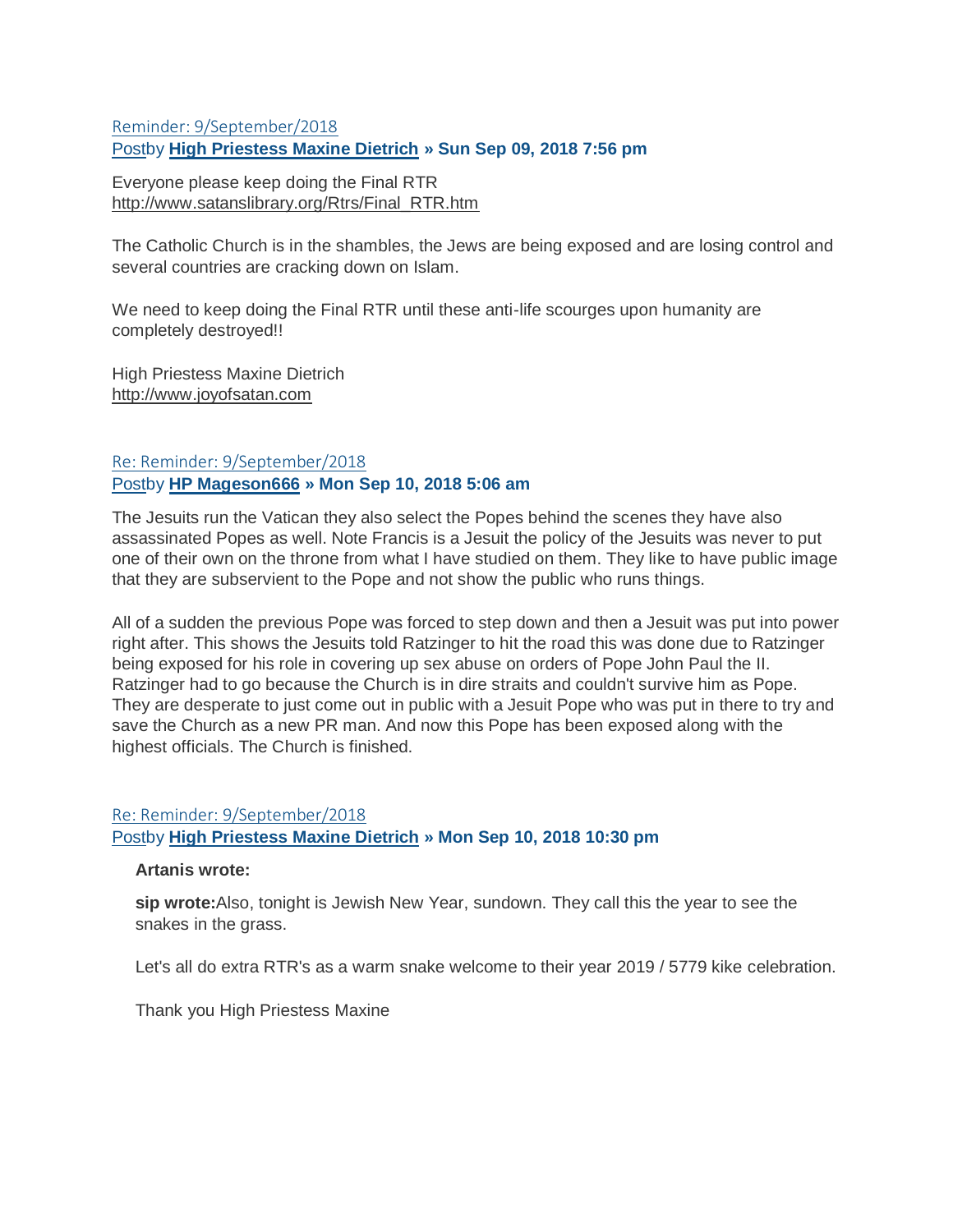Nope. 18.9-19.9 is their Yom Kippur(Jewish New Year)

It's Rosh Hashana. "Head of the year" in Hebrew. Yom Kippur, their most important holy day follows. Everyone should be aware, as they kidnap children and do other things for their blood sacrifices around these times.

High Priestess Maxine Dietrich [www.joyofsatan.com](http://www.joyofsatan.com/)

### [Re: Reminder: 9/September/2018](https://www.ancient-forums.com/viewtopic.php?f=24&t=12484#p44031) [Postb](https://www.ancient-forums.com/viewtopic.php?p=44031#p44031)y **[HP Mageson666](https://www.ancient-forums.com/memberlist.php?mode=viewprofile&u=49) » Tue Sep 11, 2018 7:26 am**

The Jewish elites are sitting their admitting the they are running a global network of Jewish tracking and using the State Dept to attempt to do this around the world. But they have no power Goyim...

**Lordbaphamet666 wrote:**Boy, these fuckers are funny and pathetic. <https://youtu.be/DtJ14KUB3Ew> ♥ ♥

### [Re: Reminder: 9/September/2018](https://www.ancient-forums.com/viewtopic.php?f=24&t=12484#p44237) [Postb](https://www.ancient-forums.com/viewtopic.php?p=44237#p44237)y **[High Priestess Maxine Dietrich](https://www.ancient-forums.com/memberlist.php?mode=viewprofile&u=50) » Thu Sep 13, 2018 4:12 am**

**SS322 wrote:**There recently have been two murders in Germany that got the populace INFURIATED! First Chemnitz, than Köthen. In Chemnitz some Kurdish communist terrorist mutts stabbed a young man. Chemnitz is in eastern Germany and during communist times the kikes changed the name of the city into (((Karl-Marx-Stadt))) because maybe they couldn't bear that it's named after Khemet (ancient Egypt). The locals and other dedicated people came for mourning the killed man and there was a lot of activity by (((counter demonstrators))), mostly cucks / lemmings and foreign invaders. The media butcherd the case and tried to make Chemnitz look like some lone Nazi village but that didn't turn out so well. Then in Köthen there were two Afghans having an argument about who of them impregnated a German girl (obviously a slut). Two Germans joined the argument, one of them had an inborn heart disease and was killed in the resulting fight after being repeatedly hit on the head. His corpse wasn't cold, there the traitor regime already sent their (((antifa stormtroopers))) for counter demonstration into the town. Cars were burned. People were harassed. (((Antifa))) is state funded in Germany by the way. Maybe this will change in the near future.  $\bigcirc$  The media tried to make it look like there was not fight and the man died of a heart attack but thousands of people gatherd to expose the obvious murder. I watched a glorious speech of many locals and other regular people. No shills, no agents, just fed up people. Mothers and fathers, children, old people, teenagers, .... These people called for a